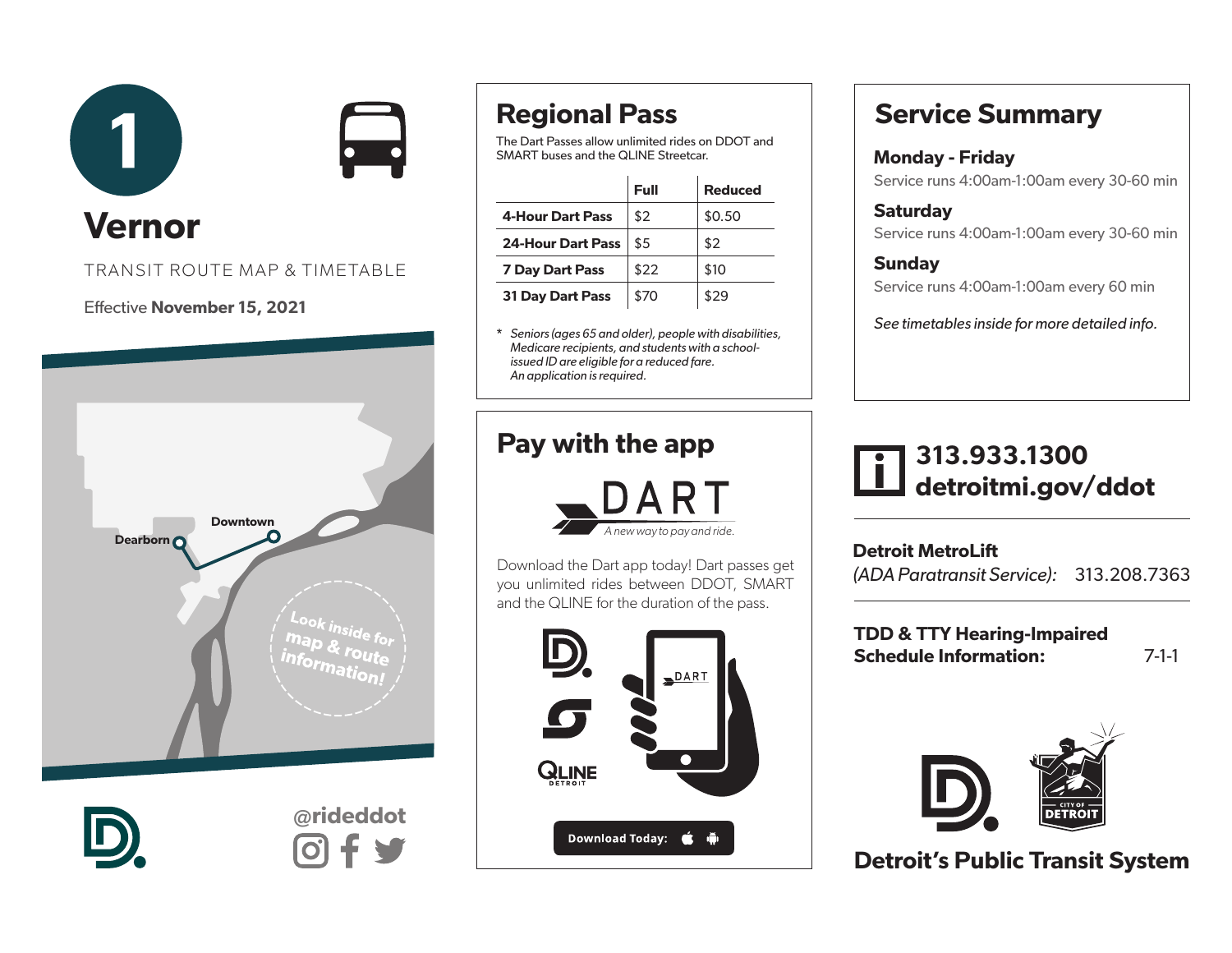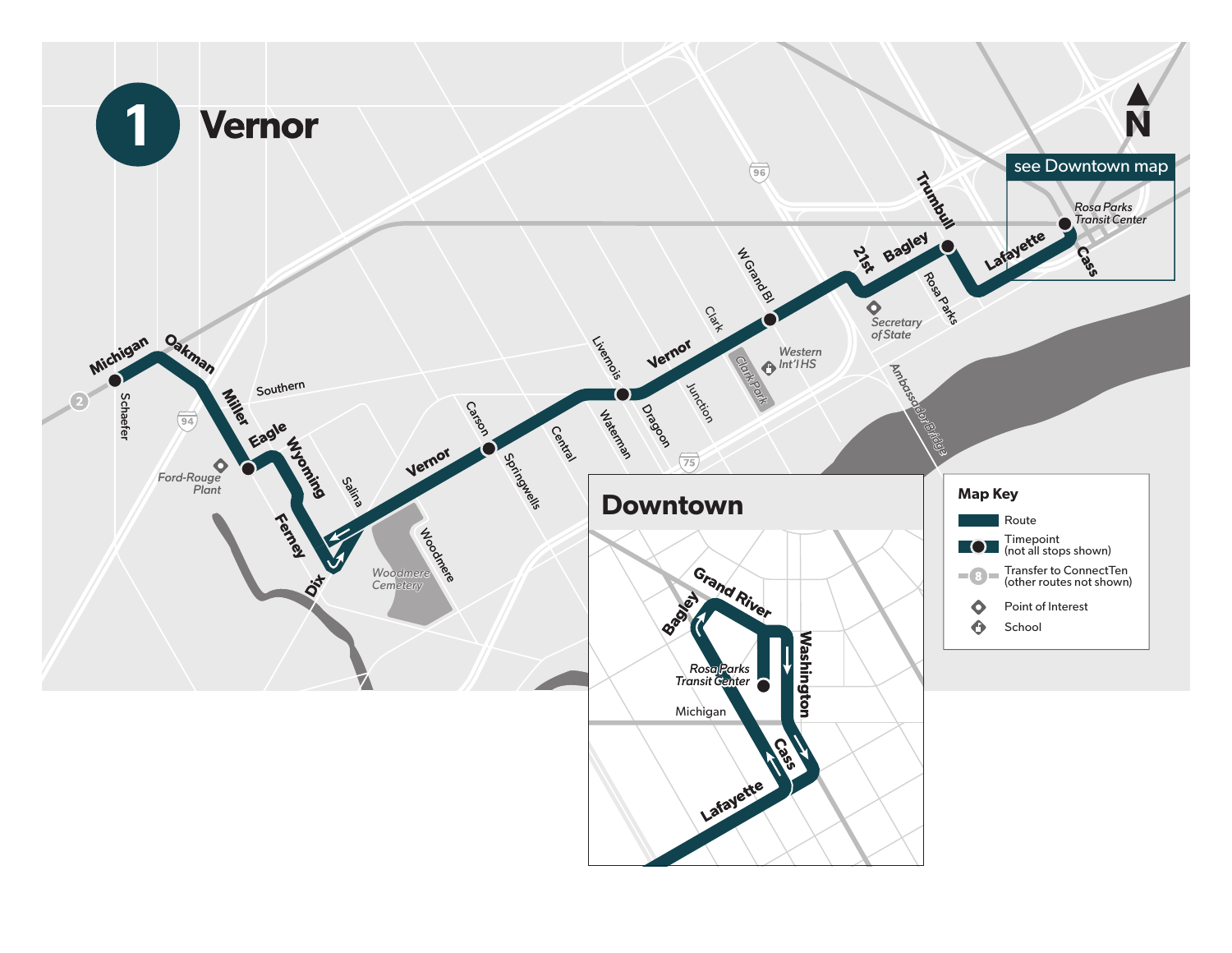

| <b>Eastbound to Downtown</b> |                                       |               |                      |                  |                     |                  |                          |  |
|------------------------------|---------------------------------------|---------------|----------------------|------------------|---------------------|------------------|--------------------------|--|
|                              | Wichigan & Schaeler<br>Miller & Ecade |               | Verror & Springwells | Verror & Dragoon | Nertox & W Grand By | Trumbul & Bagley | Rosa Pates Ymerit Center |  |
|                              |                                       |               |                      |                  |                     |                  |                          |  |
|                              |                                       |               |                      |                  |                     |                  |                          |  |
| 4:05                         | 4:10                                  | 4:18          | 4:21                 | 4:26             | 4:32                | 4:39             |                          |  |
| 5:05                         | 5:10                                  | 5:18          | 5:21                 | 5:26             | 5:32                | 5:39             |                          |  |
| 5:44                         | 5:49                                  | 5:57          | 6:00                 | 6:05             | 6:11                | 6:18             |                          |  |
| 6:14                         | 6:19                                  | 6:27          | 6:30                 | 6:35             | 6:41                | 6:48             |                          |  |
| 6:44                         | 6:49                                  | 6:57          | 7:00                 | 7:05             | 7:11                | 7:19             |                          |  |
| 7:14                         | 7:20                                  | 7:29          | 7:33                 | 7:38             | 7:44                | 7:52             |                          |  |
| 7:44                         | 7:50                                  | 7:59          | 8:03                 | 8:08             | 8:14                | 8:22             |                          |  |
| 8:14                         | 8:20                                  | 8:29          | 8:33                 | 8:38             | 8:44                | 8:52             |                          |  |
| 8:44<br>9:14                 | 8:50<br>9:20                          | 8:59<br>9:29  | 9:03<br>9:33         | 9:08<br>9:38     | 9:14<br>9:44        | 9:22<br>9:52     |                          |  |
| 9:44                         | 9:50                                  | 9:59          | 10:03                | 10:08            | 10:14               | 10:22            |                          |  |
| 10:14                        | 10:20                                 | 10:29         | 10:33                | 10:38            | 10:44               | 10:52            |                          |  |
| 10:44                        | 10:50                                 | 10:59         | 11:04                | 11:10            | 11:17               | 11:25            |                          |  |
| 11:14                        | 11:21                                 | 11:30         | 11:35                | 11:41            | 11:48               | 11:56            |                          |  |
| 11:44                        | 11:51                                 | 12:00         | 12:05                | 12:11            | 12:18               | 12:26            |                          |  |
| 12:14                        | 12:21                                 | 12:30         | 12:35                | 12:41            | 12:48               | 12:56            |                          |  |
| 12:44                        | 12:51                                 | 1:00          | 1:05                 | 1:11             | 1:18                | 1:26             |                          |  |
| 1:14                         | 1:21                                  | 1:30          | 1:35                 | 1:41             | 1:48                | 1:56             |                          |  |
| 1:44                         | 1:51                                  | 2:00          | 2:05                 | 2:11             | 2:18                | 2:26             |                          |  |
| 2:14                         | 2:21                                  | 2:30          | 2:35                 | 2:41             | 2:48                | 2:56             |                          |  |
| 2:44<br>3:14                 | 2:51<br>3:21                          | 3:00          | 3:05                 | 3:11             | 3:18                | 3:26             |                          |  |
| 3:44                         | 3:51                                  | 3:30<br>4:00  | 3:35<br>4:05         | 3:41<br>4:11     | 3:48<br>4:18        | 3:56<br>4:26     |                          |  |
| 4:14                         | 4:21                                  | 4:30          | 4:35                 | 4:41             | 4:48                | 4:56             |                          |  |
| 4:44                         | 4:51                                  | 5:00          | 5:04                 | 5:09             | 5:15                | 5:22             |                          |  |
| 5:14                         | 5:20                                  | 5:28          | 5:32                 | 5:37             | 5:43                | 5:50             |                          |  |
| 5:44                         | 5:50                                  | 5:58          | 6:02                 | 6:07             | 6:13                | 6:20             |                          |  |
| 6:14                         | 6:20                                  | 6:28          | 6:32                 | 6:37             | 6:43                | 6:50             |                          |  |
| 6:44                         | 6:50                                  | 6:58          | 7:02                 | 7:07             | 7:13                | 7:20             |                          |  |
| 7:14                         | 7:20                                  | 7:28          | 7:32                 | 7:37             | 7:43                | 7:50             |                          |  |
| 7:44                         | 7:50                                  | 7:58          | 8:02                 | 8:07             | 8:13                | 8:20             |                          |  |
| 8:24                         | 8:30                                  | 8:38          | 8:42                 | 8:47             | 8:53                | 9:00             |                          |  |
| 9:09<br>10:09                | 9:15<br>10:15                         | 9:23<br>10:23 | 9:27<br>10:27        | 9:32<br>10:32    | 9:38<br>10:38       | 9:45<br>10:45    |                          |  |
| 11:09                        | 11:14                                 | 11:22         | 11:25                | 11:30            | 11:36               | 11:43            |                          |  |
| 12:09                        | 12:14                                 | 12:22         | 12:25                | 12:30            | 12:36               | 12:43            |                          |  |

| <b>Westbound to Dearborn</b> |                           |                    |                     |                    |                 |                |                     |
|------------------------------|---------------------------|--------------------|---------------------|--------------------|-----------------|----------------|---------------------|
|                              | Rose Parks Transit Center |                    | Nering & W Grand By |                    |                 |                | Michigan & Schaeter |
|                              |                           | Sealey Britishault |                     | Vernor & Liverno's | Vernot & Carson |                |                     |
|                              |                           |                    |                     |                    |                 | Miller & Ecode |                     |
|                              |                           |                    |                     |                    |                 |                |                     |
|                              |                           |                    |                     |                    |                 |                |                     |
|                              |                           |                    |                     |                    |                 |                |                     |
| 4:00                         | 4:06                      | 4:11               | 4:16                | 4:19               | 4:27            | 4:32           |                     |
| 5:00                         | 5:06                      | 5:11               | 5:16                | 5:19               | 5:27            | 5:32           |                     |
| 6:00<br>6:30                 | 6:06<br>6:36              | 6:11<br>6:41       | 6:16<br>6:46        | 6:19<br>6:49       | 6:27<br>6:57    | 6:32<br>7:02   |                     |
| 7:00                         | 7:07                      | 7:12               | 7:18                | 7:22               | 7:31            | 7:37           |                     |
| 7:30                         | 7:37                      | 7:42               | 7:48                | 7:52               | 8:01            | 8:07           |                     |
| 8:00                         | 8:07                      | 8:12               | 8:18                | 8:22               | 8:31            | 8:37           |                     |
| 8:30                         | 8:37                      | 8:42               | 8:48                | 8:52               | 9:01            | 9:07           |                     |
| 9:00                         | 9:07                      | 9:12               | 9:18                | 9:22               | 9:31            | 9:37           |                     |
| 9:30                         | 9:37                      | 9:42               | 9:48                | 9:52               | 10:01           | 10:07          |                     |
| 10:00                        | 10:07                     | 10:12              | 10:18               | 10:22              | 10:31           | 10:37          |                     |
| 10:30                        | 10:37                     | 10:42              | 10:48               | 10:52              | 11:01           | 11:07          |                     |
| 11:00                        | 11:07                     | 11:13              | 11:19               | 11:24              | 11:33           | 11:39          |                     |
| 11:30<br>12:00               | 11:37<br>12:07            | 11:43<br>12:13     | 11:49<br>12:19      | 11:54<br>12:24     | 12:03<br>12:33  | 12:09<br>12:39 |                     |
| 12:30                        | 12:37                     | 12:43              | 12:49               | 12:54              | 1:03            | 1:09           |                     |
| 1:00                         | 1:07                      | 1:13               | 1:19                | 1:24               | 1:33            | 1:39           |                     |
| 1:30                         | 1:37                      | 1:43               | 1:49                | 1:54               | 2:03            | 2:09           |                     |
| 2:00                         | 2:07                      | 2:13               | 2:19                | 2:24               | 2:33            | 2:39           |                     |
| 2:30                         | 2:37                      | 2:43               | 2:49                | 2:54               | 3:03            | 3:09           |                     |
| 3:00                         | 3:07                      | 3:13               | 3:19                | 3:24               | 3:33            | 3:39           |                     |
| 3:30                         | 3:37                      | 3:43               | 3:49                | 3:54               | 4:03            | 4:09           |                     |
| 4:00                         | 4:07                      | 4:13               | 4:19                | 4:24               | 4:33            | 4:39           |                     |
| 4:30                         | 4:37                      | 4:43               | 4:49                | 4:54               | 5:03            | 5:08           |                     |
| 5:00<br>5:30                 | 5:06<br>5:36              | 5:11<br>5:41       | 5:16<br>5:46        | 5:21<br>5:51       | 5:30<br>6:00    | 5:35<br>6:05   |                     |
| 6:00                         | 6:06                      | 6:11               | 6:16                | 6:21               | 6:30            | 6:35           |                     |
| 6:30                         | 6:36                      | 6:41               | 6:46                | 6:51               | 7:00            | 7:05           |                     |
| 7:00                         | 7:06                      | 7:11               | 7:16                | 7:21               | 7:30            | 7:35           |                     |
| 7:30                         | 7:36                      | 7:41               | 7:46                | 7:51               | 8:00            | 8:05           |                     |
| 8:00                         | 8:06                      | 8:11               | 8:16                | 8:21               | 8:30            | 8:35           |                     |
| 8:30                         | 8:36                      | 8:41               | 8:46                | 8:51               | 9:00            | 9:05           |                     |
| 9:28                         | 9:34                      | 9:39               | 9:44                | 9:49               | 9:58            | 10:03          |                     |
| 10:28                        | 10:34                     | 10:39              | 10:44               | 10:49              | 10:58           | 11:03          |                     |
| 11:28                        | 11:34                     | 11:39              | 11:44               | 11:48              | 11:56           | 12:01          |                     |
| 12:28                        | 12:34                     | 12:39              | 12:44               | 12:48              | 12:56           | 1:01           |                     |

*PM times shown are* bold *and* shaded*.* 

*Additional bus stops are available between the timepoints.*

#### Holiday Service

Sunday schedules are effective on the following holidays:

- New Year's Day • Labor Day
- Memorial Day

• Independence Day

• Thanksgiving Day • Christmas Day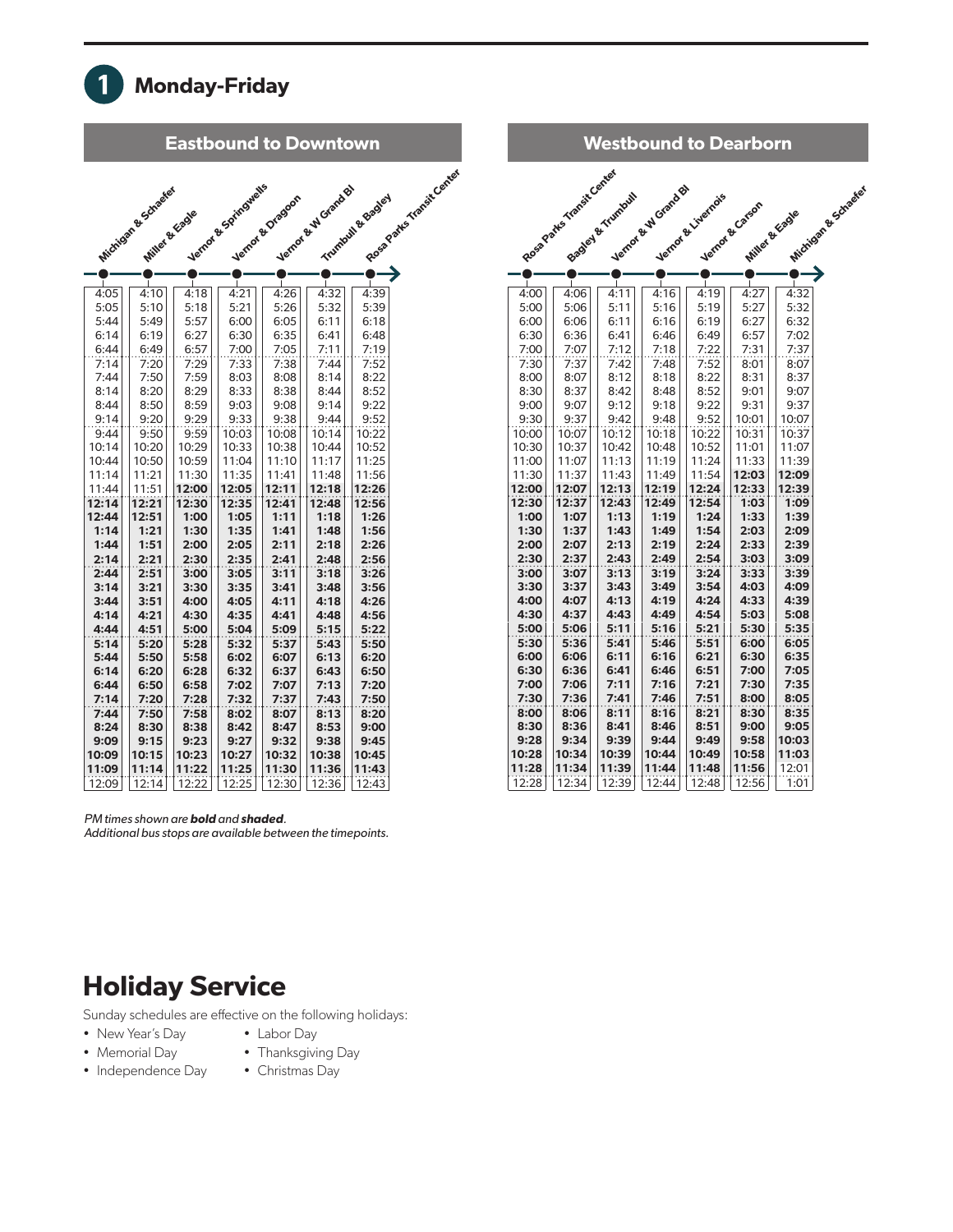

| <b>Westbound to Dearborn</b> |                           |                   |                     |                    |                                   |              |                     |
|------------------------------|---------------------------|-------------------|---------------------|--------------------|-----------------------------------|--------------|---------------------|
|                              | Rose Parks Transit Center | Sealey & Trundout | Nertox & W Grand By | Vernor & Livernois | Vernot & Carson<br>Miller & Ecade |              | Michigan & Schaeter |
|                              |                           |                   |                     |                    |                                   |              |                     |
|                              |                           |                   |                     |                    |                                   |              |                     |
| 4:00                         | 4:06                      | 4:11              | 4:16                | 4:19               | 4:27                              | 4:32         |                     |
| 5:00                         | 5:06                      | 5:11              | 5:16                | 5:19               | 5:27                              | 5:32         |                     |
| 6:00                         | 6:06                      | 6:11              | 6:16                | 6:19               | 6:27                              | 6:32         |                     |
| 6:45                         | 6:51                      | 6:56              | 7:01                | 7:05               | 7:15                              | 7:20         |                     |
| 7:25                         | 7:32                      | 7:37              | 7:43                | 7:47               | 7:57                              | 8:02         |                     |
| 8:00                         | 8:07                      | 8:12              | 8:18                | 8:22               | 8:32                              | 8:37         |                     |
| 8:30                         | 8:37                      | 8:42              | 8:48                | 8:52               | 9:02                              | 9:07         |                     |
| 9:00                         | 9:07                      | 9:12              | 9:18                | 9:22               | 9:32                              | 9:37         |                     |
| 9:30                         | 9:37                      | 9:42              | 9:48                | 9:52               | 10:02                             | 10:07        |                     |
| 10:00                        | 10:07                     | 10:12             | 10:18               | 10:22              | 10:32                             | 10:37        |                     |
| 10:30                        | 10:37                     | 10:42             | 10:48               | 10:52              | 11:02                             | 11:07        |                     |
| 11:00                        | 11:07                     | 11:13             | 11:19               | 11:24              | 11:34                             | 11:39        |                     |
| 11:30                        | 11:37                     | 11:43             | 11:49               | 11:54              | 12:04                             | 12:09        |                     |
| 12:00                        | 12:07                     | 12:13             | 12:19               | 12:24              | 12:34                             | 12:39        |                     |
| 12:30<br>1:00                | 12:37                     | 12:43<br>1:13     | 12:49<br>1:19       | 12:54<br>1:24      | 1:04<br>1:34                      | 1:09<br>1:39 |                     |
| 1:30                         | 1:07<br>1:37              | 1:43              | 1:49                | 1:54               | 2:04                              | 2:09         |                     |
| 2:00                         | 2:07                      | 2:13              | 2:19                | 2:24               | 2:34                              | 2:39         |                     |
| 2:30                         | 2:37                      | 2:43              | 2:49                | 2:54               | 3:04                              | 3:09         |                     |
| 3:00                         | 3:07                      | 3:13              | 3:19                | 3:24               | 3:34                              | 3:39         |                     |
| 3:30                         | 3:37                      | 3:43              | 3:49                | 3:54               | 4:04                              | 4:09         |                     |
| 4:00                         | 4:07                      | 4:13              | 4:19                | 4:24               | 4:34                              | 4:39         |                     |
| 4:30                         | 4:37                      | 4:43              | 4:49                | 4:54               | 5:04                              | 5:09         |                     |
| 5:00                         | 5:06                      | 5:11              | 5:16                | 5:21               | 5:30                              | 5:35         |                     |
| 5:30                         | 5:36                      | 5:41              | 5:46                | 5:51               | 6:00                              | 6:05         |                     |
| 6:00                         | 6:06                      | 6:11              | 6:16                | 6:21               | 6:30                              | 6:35         |                     |
| 6:30                         | 6:36                      | 6:41              | 6:46                | 6:51               | 7:00                              | 7:05         |                     |
| 7:00                         | 7:06                      | 7:11              | 7:16                | 7:21               | 7:30                              | 7:35         |                     |
| 7:30                         | 7:36                      | 7:41              | 7:46                | 7:51               | 8:00                              | 8:05         |                     |
| 8:25                         | 8:31                      | 8:36              | 8:41                | 8:46               | 8:55                              | 9:00         |                     |
| 9:20                         | 9:26                      | 9:31              | 9:36                | 9:41               | 9:50                              | 9:55         |                     |
| 10:20                        | 10:26                     | 10:31             | 10:36               | 10:41              | 10:50                             | 10:55        |                     |
| 11:20                        | 11:26                     | 11:31             | 11:36               | 11:40              | 11:48                             | 11:53        |                     |
| 12:20                        | 12:26                     | 12:31             | 12:36               | 12:40              | 12:48                             | 12:53        |                     |

*PM times shown are* bold *and* shaded*.* 

*Additional bus stops are available between the timepoints.*